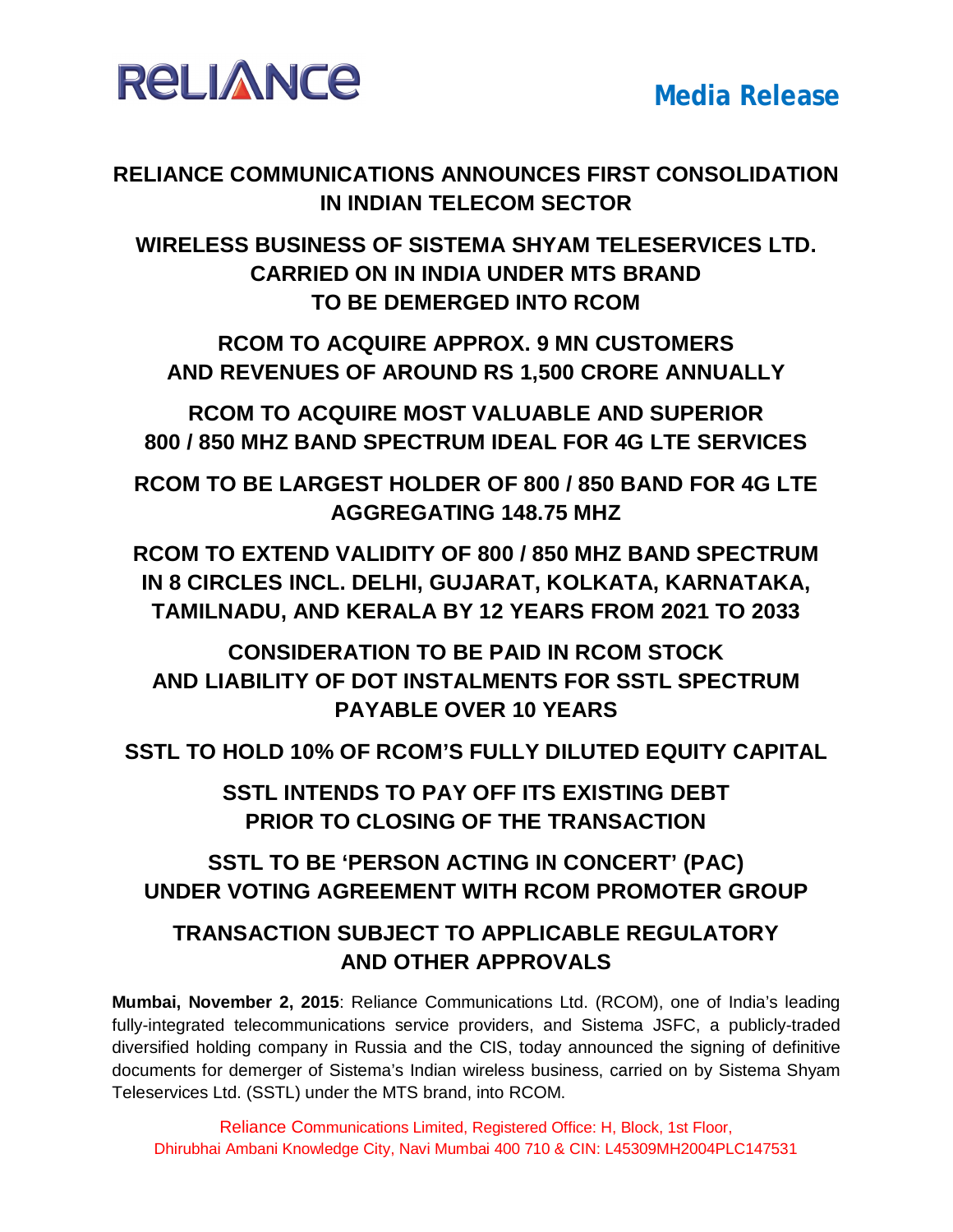

**RCOM will acquire approx. 9 million customers and approx. Rs. 1,500 crore of annual revenues by virtue of the transaction.** 

**In addition, RCOM will acquire SSTL's most valuable and superior 800 / 850 MHz band spectrum, ideally suited for 4G LTE services, to complement its own unique nationwide footprint of minimum 5 MHz contiguous 800 / 850 MHz spectrum aggregating 148.75 MHz.**

**This will extend the validity of RCOM's spectrum in 800 / 850 MHz band in 8 important circles by a period of 12 years from 2021 till 2033 (Delhi, Gujarat, Tamil Nadu, Karnataka, Kerala, Kolkata, UP (West) and West Bengal).** 

As result of the demerger, SSTL will acquire and hold a 10% equity stake in RCOM. In addition, RCom will assume the liability to pay the DoT instalments for SSTL's spectrum, amounting to Rs. 392 crore per annum for the next 10 years.

Prior to Closing of the Transaction, SSTL intends to pay off its existing debt. An appropriate payment / earn-out mechanism has been agreed in relation to disputed spectrum contiguity charges claimed by DoT.

**Mr Gurdeep Singh, President & Chief Executive Officer, Consumer Business**, **Reliance Communications**, said, "We are delighted to welcome Sistema Shyam TeleServices Ltd. as a valued shareholder and partner in Reliance Communications Ltd.

**The combination of our wireless businesses, through the demerger of SSTL wireless business into RCOM for stock consideration, will generate significant capex and opex synergies for mutual benefit.**

The Indian data market is witnessing explosive growth, and SSTL's proven strengths in that space will further enhance RCOM's capabilities in delivering a superior experience to our valued customers. **We are pleased that the addition of SSTL's valuable spectrum holdings in the 800 - 850 MHz band will strengthen RCOM's spectrum portfolio, and extend our ability to provide world class 4G LTE services to our customers in 8 important circles in the country till the year 2033, he added."**

**Mr Mikhail Shamolin, President and CEO of Sistema, said, "The merger of SSTL and RCOM's telecom businesses is a milestone event.** Despite the numerous challenges the sector faced in recent years, the combination of two leading data service providers is a clear sign of progress for the Indian telecom industry. **We are confident that SSTL's entry into the equity capital of RCOM as a strategic investor will strengthen the competitive position of the combined company and provide subscribers with superior experience by fasttracking the growth of LTE technology in India.**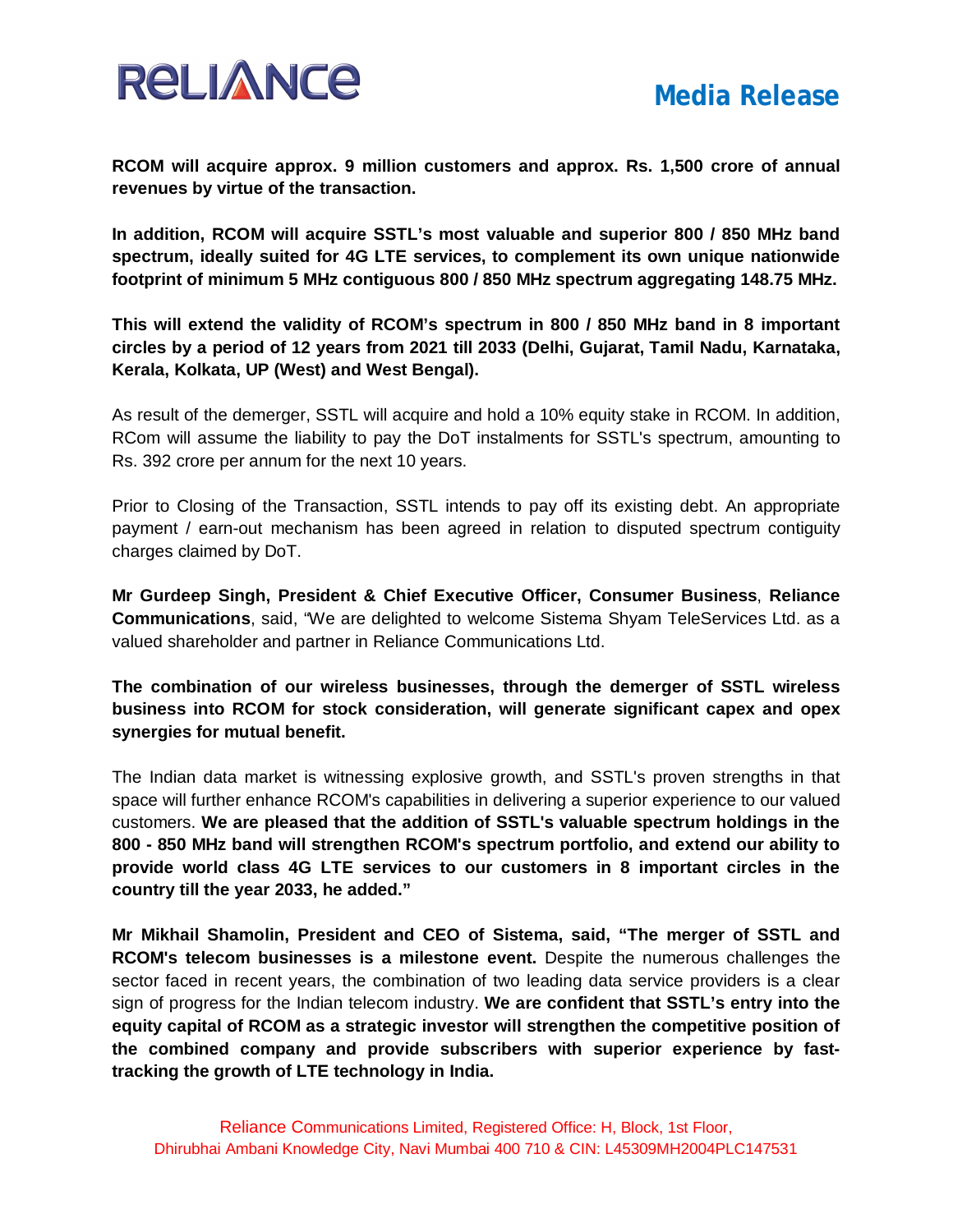# RELIANCE

# **Media Release**

**Moreover, we believe the completion of this transaction will serve as an example of growing business ties between Russia and India and encourage other investments between the two countries," added Mr. Shamolin.**

"We believe this transaction underscores SSTL's track record in building the fastest-growing data services provider. This is an exciting new chapter for India's telecom industry and we look forward to leveraging our companies' combined experience for the development of LTE in India", said **Mr. Sergey Savchenko, CEO of Sistema Shyam TeleServices Ltd**.

The Closing of the transaction, expected in the second quarter of 2016, is subject to customary conditions precedent, including inter alia applicable corporate, regulatory and other approvals.

Post Closing of the deal, minority investors of SSTL will be given an option to exchange their shares in SSTL with the pro-rata RCOM shares held by SSTL.

#### **About Reliance Communications**

Reliance Communications Limited, founded by the late Shri Dhirubhai H Ambani (1932-2002), is the flagship company of the Reliance Group. The Reliance Group currently has a net worth in excess of Rs 91,500 crore (US \$15.3 billion), cash flows of Rs 10,200 crore (US \$1.7 billion) and net profit of Rs 4,700 crore (US\$ 0.8 billion).

Reliance Communications is India's foremost and truly integrated telecommunications service provider. The Company has a customer base of over 118 million, including over 2.6 million individual overseas retail customers. Reliance Communications corporate clientele includes over 39,000 Indian and multinational corporations including small and medium enterprises and over 290 global, regional and domestic carriers.

Reliance Communications has established a pan-India, Next-Generation, integrated (wireless and wireline), convergent (voice, data and video) digital network that is capable of supporting best-in-class services spanning the entire communications value chain, covering over 21,000 cities and towns and over 400,000 villages. Reliance Communications owns and operates the world's largest next generation IP enabled connectivity infrastructure, comprising over 280,000 kilometers of fiber optic cable systems in India, USA, Europe, the Middle-East and the Asia-Pacific region.



#### **About Sistema**

Sistema is a publicly-traded diversified holding company in Russia and the CIS, which invests in and is a major shareholder of companies serving over 100 million customers in the sectors of telecommunications, high technology, radars and aerospace, banking, retail, mass-media, tourism and healthcare services. Founded in 1993, the Company reported revenues of RUB 164.0 billion for the second quarter of 2015, and total assets of RUB 1,175.7 billion as at June 30, 2015. Sistema's global depository receipts are listed under the symbol "SSA" on the London Stock Exchange. Sistema's ordinary shares are listed under the symbol "AFKS" on the Moscow Exchange. Website: www.sistema.com

Reliance Communications Limited, Registered Office: H, Block, 1st Floor, Dhirubhai Ambani Knowledge City, Navi Mumbai 400 710 & CIN: L45309MH2004PLC147531